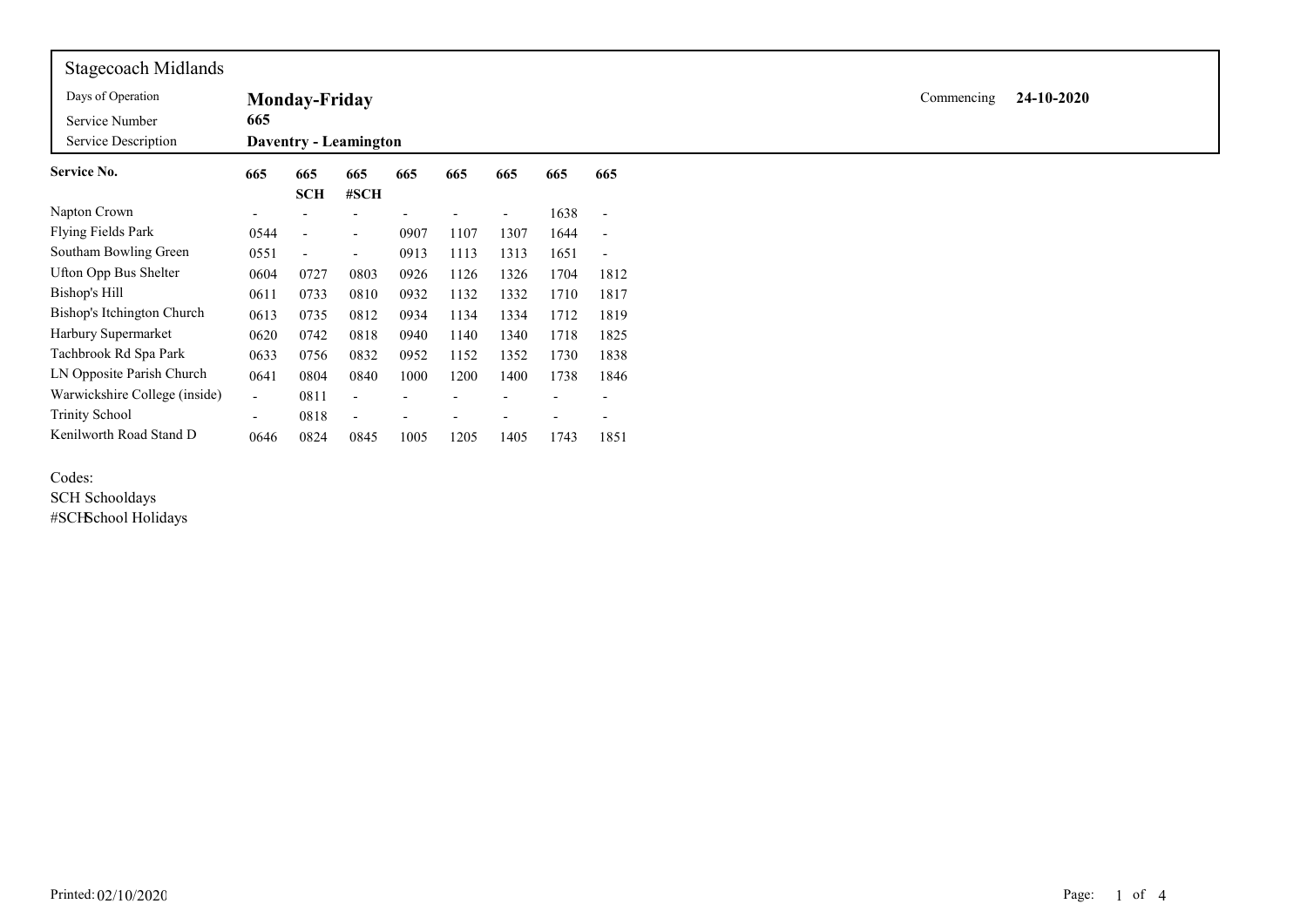| <b>Stagecoach Midlands</b>    |            |                              |                          |      |      |            |      |                |                          |      |  |
|-------------------------------|------------|------------------------------|--------------------------|------|------|------------|------|----------------|--------------------------|------|--|
| Days of Operation             |            | <b>Monday-Friday</b>         | Commencing<br>24-10-2020 |      |      |            |      |                |                          |      |  |
| Service Number                | 665        |                              |                          |      |      |            |      |                |                          |      |  |
| Service Description           |            | <b>Daventry - Leamington</b> |                          |      |      |            |      |                |                          |      |  |
| Service No.                   | 665        | 665                          | 665                      | 665  | 665  | 665        | 665  | 665            | 665                      | 665  |  |
|                               | <b>SCH</b> | #SCH                         |                          |      |      | <b>SCH</b> | #SCH | <b>SCH</b>     | #SCH                     |      |  |
| Warwickshire College (inside) |            |                              |                          |      |      |            |      | 1725           |                          |      |  |
| <b>Trinity School</b>         |            |                              |                          |      |      | 1525       |      |                |                          |      |  |
| Kenilworth Road Stand D       | 0649       | 0724                         | 1009                     | 1209 | 1409 | 1534       | 1534 | 1732           | 1732                     | 1854 |  |
| Leamington Parish Church      | 0654       | 0729                         | 1014                     | 1214 | 1414 | 1539       | 1539 | 1737           | 1737                     | 1859 |  |
| Tachbrook Rd Spa Park         | 0700       | 0735                         | 1020                     | 1220 | 1420 | 1545       | 1545 | 1745           | 1745                     | 1907 |  |
| Harbury Supermarket           | 0713       | 0748                         | 1033                     | 1233 | 1433 | 1558       | 1558 | 1758           | 1758                     | 1920 |  |
| Bishop's Itchington Church    | 0719       | 0754                         | 1039                     | 1239 | 1439 | 1604       | 1604 | 1804           | 1804                     | 1926 |  |
| Bishop's Hill                 | 0721       | 0756                         | 1041                     | 1241 | 1441 | 1606       | 1606 | 1806           | 1806                     | 1928 |  |
| Ufton Bus Shelter             | 0726       | 0801                         | 1046                     | 1246 | 1446 | 1611       | 1611 | 1811           | 1811                     | 1933 |  |
| Southam Bowling Green         |            | ٠                            | 1100                     | 1300 | 1500 | 1625       | 1625 | $\overline{a}$ | $\overline{\phantom{a}}$ | 1947 |  |
| <b>Flying Fields Park</b>     |            |                              |                          |      |      | 1631       | 1631 | $\blacksquare$ | $\overline{\phantom{a}}$ | 1953 |  |
| <b>Flying Fields Park</b>     |            | $\overline{a}$               | 1106                     | 1306 | 1506 |            |      |                |                          |      |  |
| Napton Crown                  |            |                              |                          |      |      | 1637       | 1637 | $\overline{a}$ |                          |      |  |
| Long Itchington Pond          |            |                              |                          |      |      |            |      |                |                          | 1959 |  |
| L. Itchington Odingsel Dr.    |            |                              |                          |      |      |            |      |                | $\overline{\phantom{a}}$ | 2001 |  |
|                               |            |                              |                          |      |      |            |      |                |                          |      |  |

Codes: SCH Schooldays #SCHSchool Holidays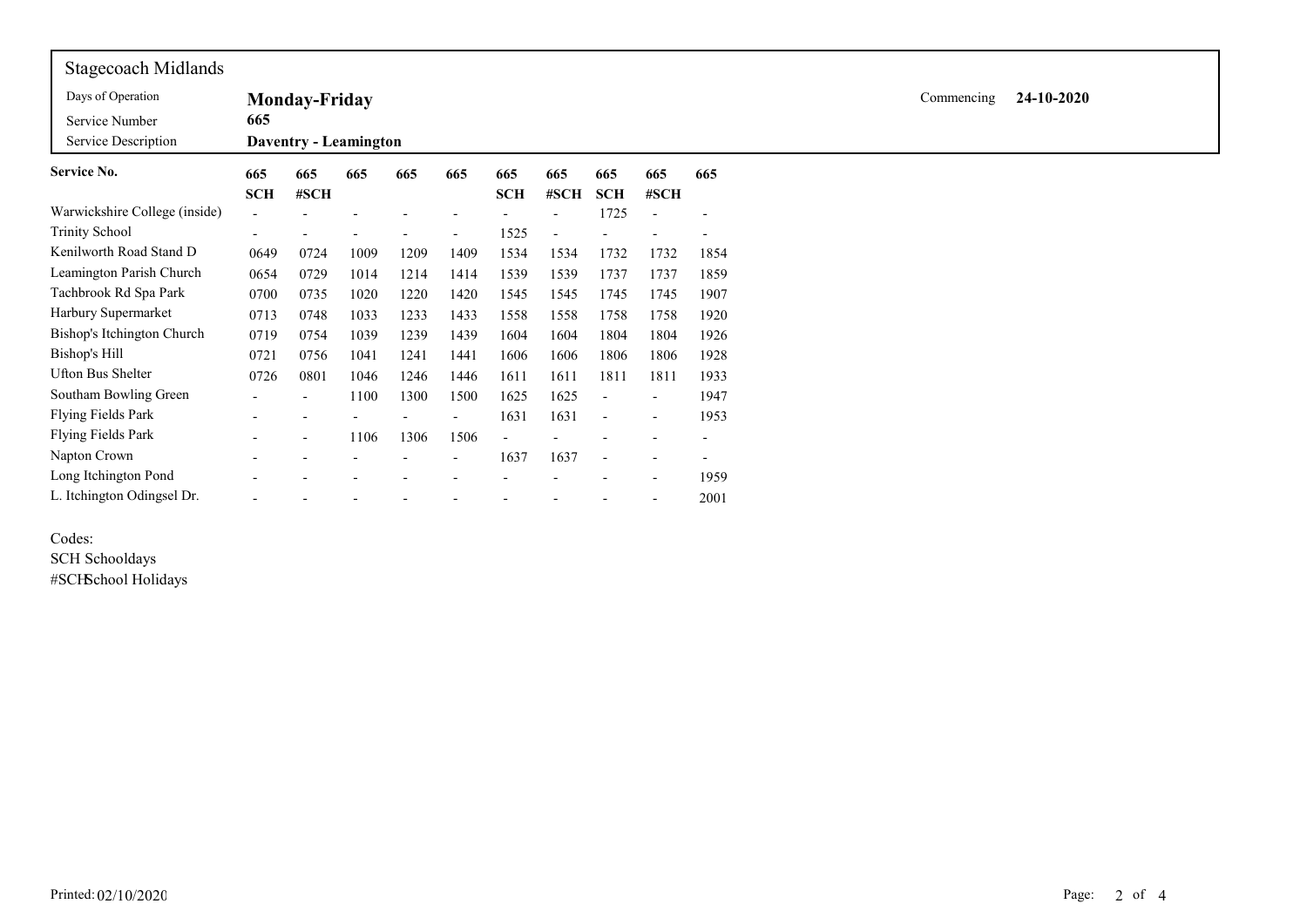| Stagecoach Midlands        |                          |                              |      |                          |      |                          |
|----------------------------|--------------------------|------------------------------|------|--------------------------|------|--------------------------|
| Days of Operation          | <b>Saturday</b>          |                              |      |                          |      |                          |
| Service Number             | 665                      |                              |      |                          |      |                          |
| Service Description        |                          | <b>Daventry - Leamington</b> |      |                          |      |                          |
| <b>Service No.</b>         | 665                      | 665                          | 665  | 665                      | 665  | 665                      |
| Long Itch Odingsel Dr      | 0701                     |                              |      |                          |      | $\overline{\phantom{a}}$ |
| Long.Itch. Pond            | 0703                     |                              |      |                          |      |                          |
| Napton Crown               | $\overline{\phantom{0}}$ |                              |      | $\overline{\phantom{a}}$ | 1638 | $\overline{\phantom{a}}$ |
| Flying Fields Park         | 0708                     | 0907                         | 1107 | 1307                     | 1644 | $\overline{\phantom{a}}$ |
| Southam Bowling Green      | 0714                     | 0913                         | 1113 | 1313                     | 1651 |                          |
| Ufton Opp Bus Shelter      | 0727                     | 0926                         | 1126 | 1326                     | 1704 | 1809                     |
| <b>Bishop's Hill</b>       | 0733                     | 0932                         | 1132 | 1332                     | 1710 | 1814                     |
| Bishop's Itchington Church | 0735                     | 0934                         | 1134 | 1334                     | 1712 | 1816                     |
| Harbury Supermarket        | 0741                     | 0940                         | 1140 | 1340                     | 1718 | 1822                     |
| Tachbrook Rd Spa Park      | 0754                     | 0952                         | 1152 | 1352                     | 1730 | 1834                     |
| LN Opposite Parish Church  | 0802                     | 1000                         | 1200 | 1400                     | 1738 | 1840                     |
| Kenilworth Road Stand D    | $\overline{\phantom{a}}$ | 1005                         | 1205 | 1405                     | 1743 | 1845                     |